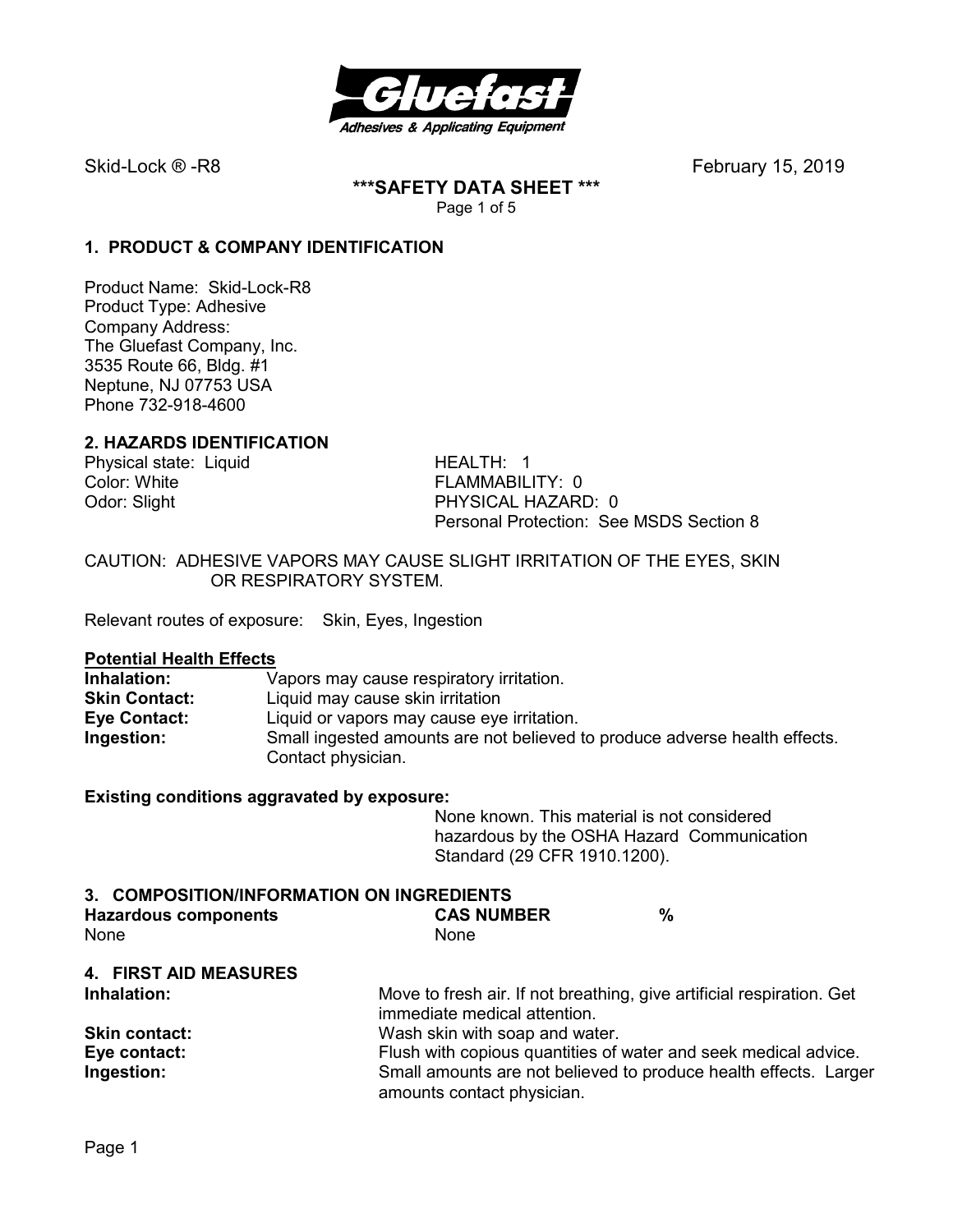

# **\*\*\*SAFETY DATA SHEET \*\*\***

Page 2 of 5

| <b>5. FIRE FIGHTING MEASURES</b>                                            |                                                                                                                                                                              |
|-----------------------------------------------------------------------------|------------------------------------------------------------------------------------------------------------------------------------------------------------------------------|
| <b>Flash point:</b>                                                         | Not applicable                                                                                                                                                               |
| Auto ignition temperature:                                                  | Unknown                                                                                                                                                                      |
| Flammable/Explosive limits - lower:                                         | Not applicable                                                                                                                                                               |
| Flammable/Explosive limits - upper:                                         | Not applicable                                                                                                                                                               |
| <b>Extinguishing media:</b>                                                 | For dry polymer use water, carbon dioxide (co2), or<br>ABC dry chemical.                                                                                                     |
| Special firefighting procedures:                                            | When dried polymer burns, water (H2O), carbon<br>dioxide (CO2), carbon monoxide (CO), and smoke<br>are produced. Pyrolysis products may include some<br>hazardous materials. |
| Unusual fire or explosion hazards:<br><b>Hazardous combustion products:</b> | No unusual fire or explosion hazards.                                                                                                                                        |

# **6. ACCIDENTAL RELEASE MEASURES**

Use personal protection recommended in Section 8, isolate the hazard area and deny entry to unnecessary and unprotected personnel.

| <b>Environmental precautions:</b><br><b>Clean-up methods:</b> | Do not flush liquid material into public sewer or water<br>system. Disposal of water/adhesive in accordance<br>with federal, state and local regulations. Most states<br>prohibit disposal of liquids in landfills.<br>Contain spill. Recover as much as possible for reuse.<br>Absorb remaining spill with an inert material. Place<br>into closed container and store in a safe location to<br>await disposal. Wash the spill area with soap and<br>water.<br>Spilled material is very slippery. Use care to avoid<br>falls. Dried film should be thoroughly cleaned. If<br>spilled in an enclosed area, ventilate. Change<br>contaminated clothing and launder before reuse. |  |
|---------------------------------------------------------------|---------------------------------------------------------------------------------------------------------------------------------------------------------------------------------------------------------------------------------------------------------------------------------------------------------------------------------------------------------------------------------------------------------------------------------------------------------------------------------------------------------------------------------------------------------------------------------------------------------------------------------------------------------------------------------|--|
|                                                               | Wear proper personal protective clothing and<br>equipment.                                                                                                                                                                                                                                                                                                                                                                                                                                                                                                                                                                                                                      |  |
| 7. HANDLING AND STORAGE                                       |                                                                                                                                                                                                                                                                                                                                                                                                                                                                                                                                                                                                                                                                                 |  |
| Handling:                                                     | Avoid contact with eyes, skin and clothing. Wash thoroughly<br>after handling.                                                                                                                                                                                                                                                                                                                                                                                                                                                                                                                                                                                                  |  |
| Storage:                                                      | Store at room temperature. Rotate stock using oldest<br>material first. Shelf life is one year.                                                                                                                                                                                                                                                                                                                                                                                                                                                                                                                                                                                 |  |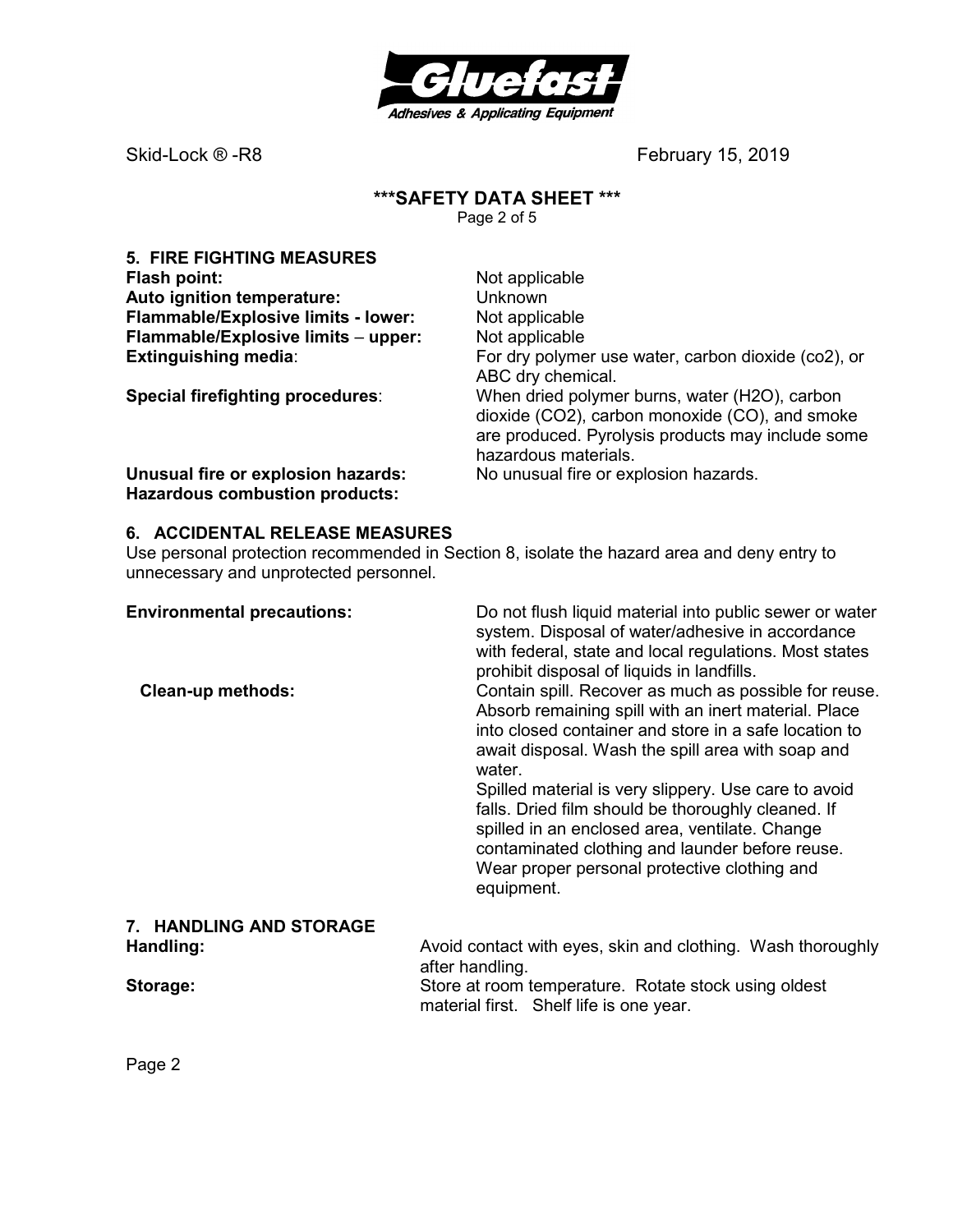

# **\*\*\*SAFETY DATA SHEET \*\*\***

Page 3 of 5

# **8. EXPOSURE CONTROLS/PERSONAL PROTECTION**

**Employers should complete an assessment of all workplaces to determine the need for, and selection of, proper exposure controls and protective equipment for each task performed.** 

| <b>Hazardous components</b>                           | <b>ACGIH TLV</b>        | <b>OSHA PEL</b>     | <b>AIHA WEEL</b>                                 | <b>OTHER</b> |
|-------------------------------------------------------|-------------------------|---------------------|--------------------------------------------------|--------------|
| None                                                  | None                    | <b>None</b>         | None                                             | None         |
|                                                       |                         |                     |                                                  |              |
| <b>Engineering controls:</b>                          |                         |                     | Effective exhaust ventilation should always be   |              |
|                                                       |                         |                     | provided to draw mists, fumes and vapors away    |              |
| <b>Respiratory protection:</b>                        |                         |                     | from workers to prevent routine inhalation.      |              |
|                                                       |                         |                     | None required except if product is being sprayed |              |
|                                                       | Safety goggles.         |                     | where a NIOSH approved mask is recommended.      |              |
| <b>Eyeface protection:</b><br><b>Skin protection:</b> |                         | Gloves recommended. |                                                  |              |
|                                                       |                         |                     |                                                  |              |
| 9. PHYSICAL AND CHEMICAL PROPERTIES                   |                         |                     |                                                  |              |
| <b>Physical state:</b>                                | Liquid                  |                     |                                                  |              |
| Color:                                                | White                   |                     |                                                  |              |
| Odor:                                                 | Slight                  |                     |                                                  |              |
| <b>Odor threshold:</b>                                | Not available           |                     |                                                  |              |
| Ph:                                                   | $6 - 7$                 |                     |                                                  |              |
| <b>Vapor Pressure:</b>                                | Water                   |                     |                                                  |              |
| <b>Boiling Point/range:</b>                           | 212F                    |                     |                                                  |              |
| <b>Freezing Point/range:</b>                          | $32^{\circ}F$           |                     |                                                  |              |
| <b>Specific gravity:</b>                              | 1.1                     |                     |                                                  |              |
| Vapor density:                                        | Water                   |                     |                                                  |              |
| <b>Flash Point:</b>                                   | Not Applicable          |                     |                                                  |              |
| Flammable/Explosive limits - lower:                   | Not applicable          |                     |                                                  |              |
| Flammable/Explosive limits - upper:                   | Not applicable          |                     |                                                  |              |
| <b>Autoignition temperature:</b>                      | Unknown                 |                     |                                                  |              |
| <b>Evaporation rate:</b>                              | Water                   |                     |                                                  |              |
| <b>Solubility in water:</b>                           | <b>Dispersible</b>      |                     |                                                  |              |
| Partition coefficient (n-octanol/water)               | Not Determined          |                     |                                                  |              |
| <b>VOC content:</b>                                   | <b>Essentially zero</b> |                     |                                                  |              |

**Essentially zero**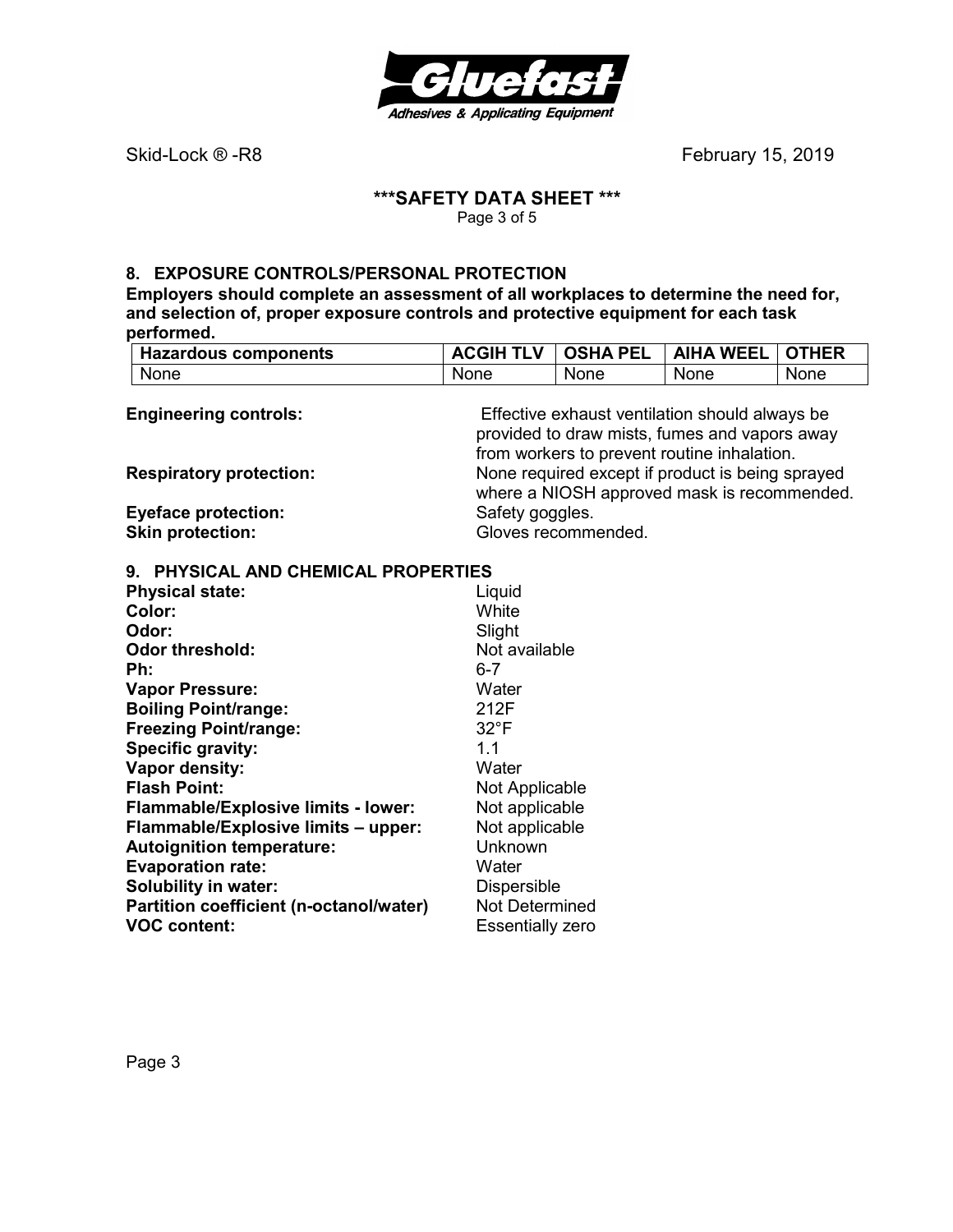

# **\*\*\*SAFETY DATA SHEET \*\*\***

Page 4 of 5

### **10. STABILITY AND REACTIVITY**

| Stability               | Stable-product is suitable for use in refrigeration.                         |
|-------------------------|------------------------------------------------------------------------------|
| Hazardous reactions:    | None                                                                         |
|                         | Hazardous decomposition products Carbon monoxide, carbon dioxide & oxides of |
|                         | nitrogen.                                                                    |
| Incompatible materials: | Materials that react with water & strong oxidizing                           |
|                         | agents.                                                                      |
| Conditions to avoid:    | Do not freeze. Product is freeze-thaw stable but if                          |
|                         | frozen product will show some increase in viscosity.                         |

### **11. TOXICOLOGICAL INFORMATION**

| Hazardous components NTB Carcinogen   IARC Carcinogen   OSHA Carcinogen |             |                                                | (Specifically Regulated) |
|-------------------------------------------------------------------------|-------------|------------------------------------------------|--------------------------|
| None                                                                    | <b>None</b> | <b>None</b>                                    | None                     |
|                                                                         |             |                                                |                          |
| Hazardous components                                                    |             | <b>Health Effects/</b><br><b>Target Organs</b> |                          |
| None                                                                    |             | None                                           |                          |

### **12. ECOLOGICAL INFORMATION**

Ecological information: None available

#### **13. DISPOSAL CONSIDERATIONS**

# **Information provided is for unused product only.**

| Recommended method of disposal: | Disposal of water/adhesive in accordance with     |
|---------------------------------|---------------------------------------------------|
|                                 | federal, state and local regulations. Most states |
|                                 | prohibit disposal of liquids in landfills.        |
| Hazardous waste number:         | Not a RCRA hazardous waste.                       |

### **14. TRANSPORT INFORMATION**

U.S. Department of Transportation Ground (49 CFR)

| Proper shipping name:                                                                     | <b>SLRGL, SLRPL, SLRDR</b>            |
|-------------------------------------------------------------------------------------------|---------------------------------------|
| Hazard class or division:                                                                 | None                                  |
| Identification number:                                                                    | <b>None</b>                           |
| Packing group:                                                                            | Carton, 5-gallon pail, 55 gallon drum |
| Product is not regulated, non hazardous and not restricted for transport by air or water. |                                       |

Page 4